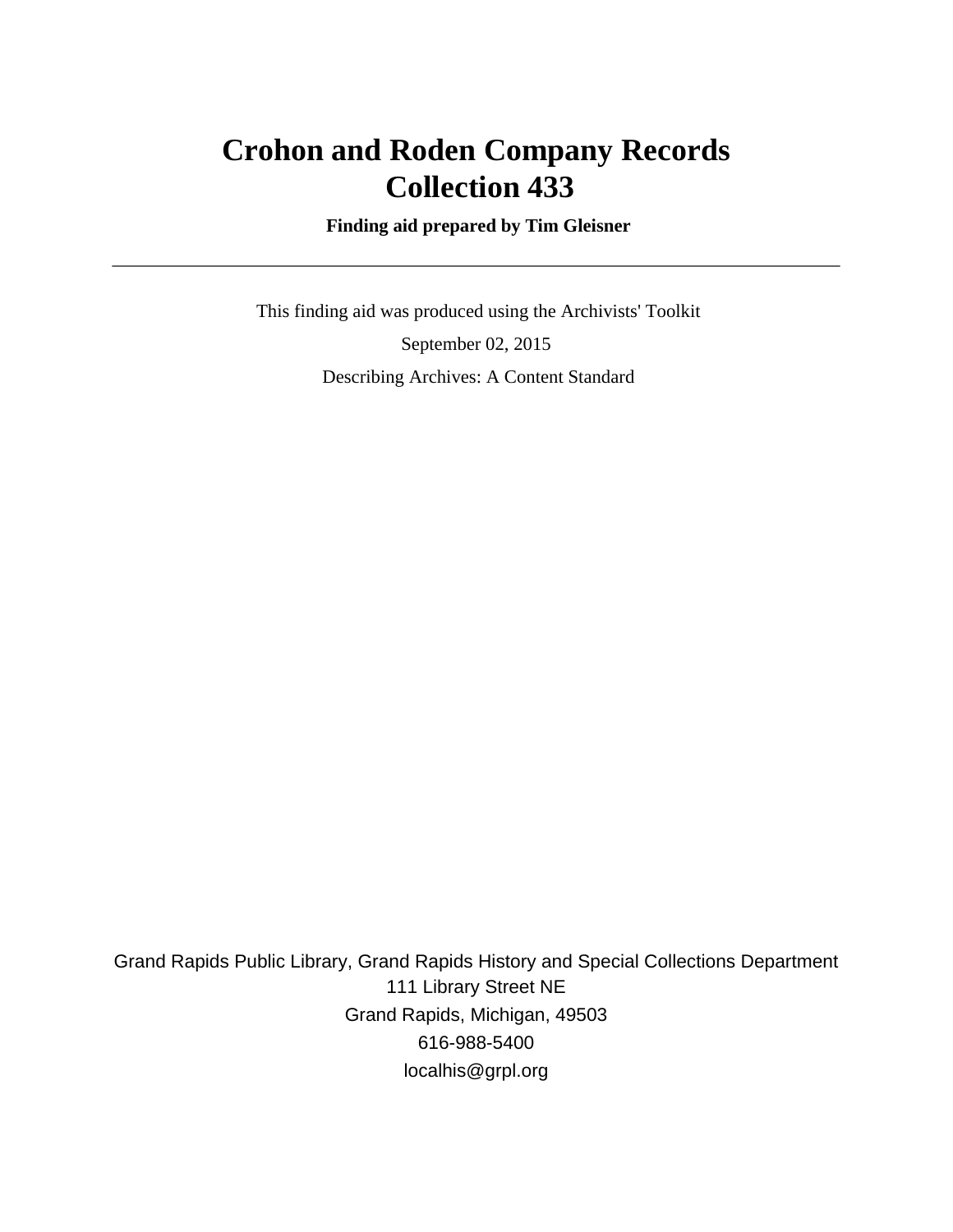## **Table of Contents**

l,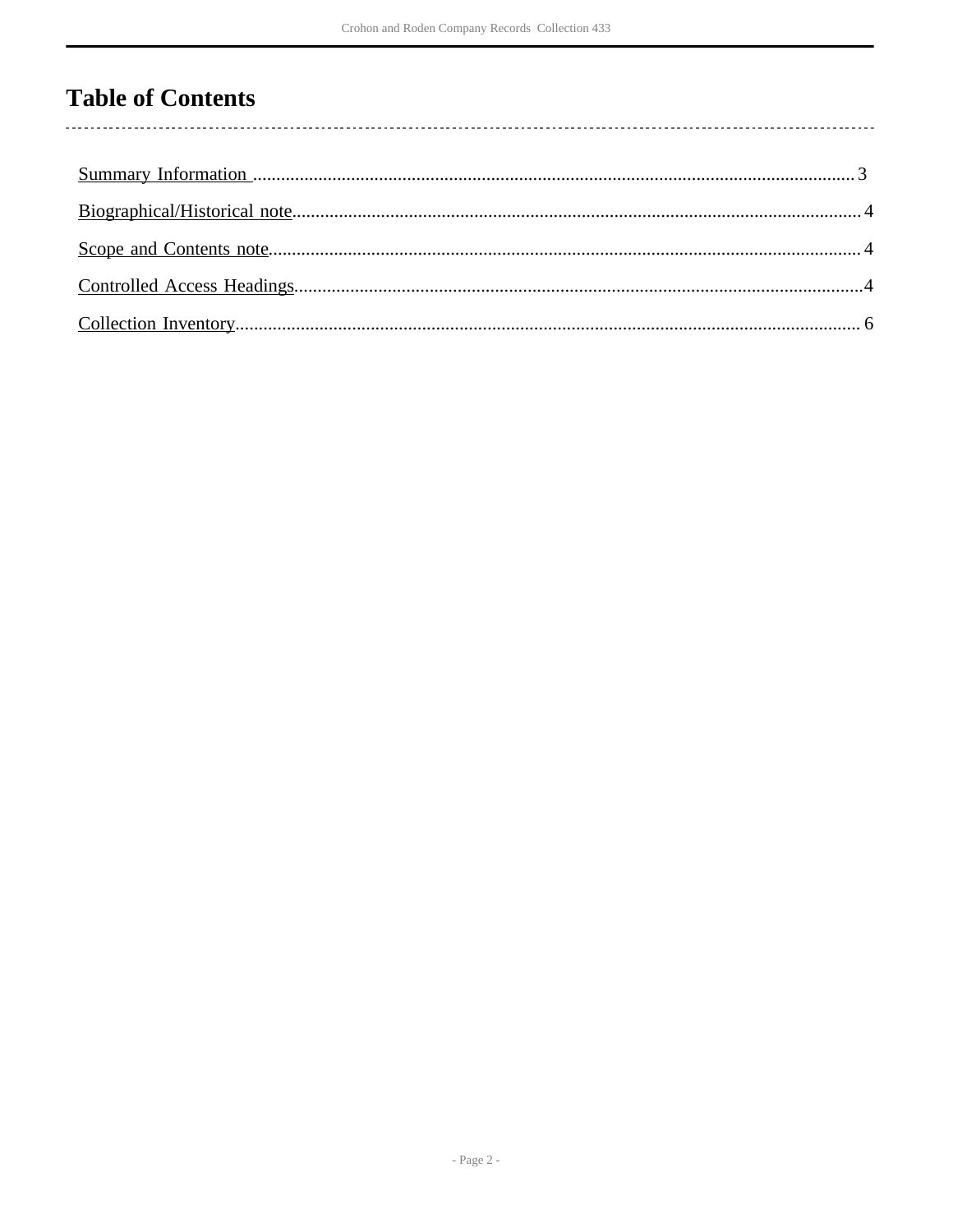## <span id="page-2-0"></span>**Summary Information**

| <b>Repository</b> | Grand Rapids Public Library, Grand Rapids History and Special<br><b>Collections Department</b> |
|-------------------|------------------------------------------------------------------------------------------------|
| <b>Title</b>      | Crohon and Roden Company Records                                                               |
| Date [inclusive]  | 1920-1950                                                                                      |
| <b>Extent</b>     | 0.5 Linear feet                                                                                |
| Language          | English                                                                                        |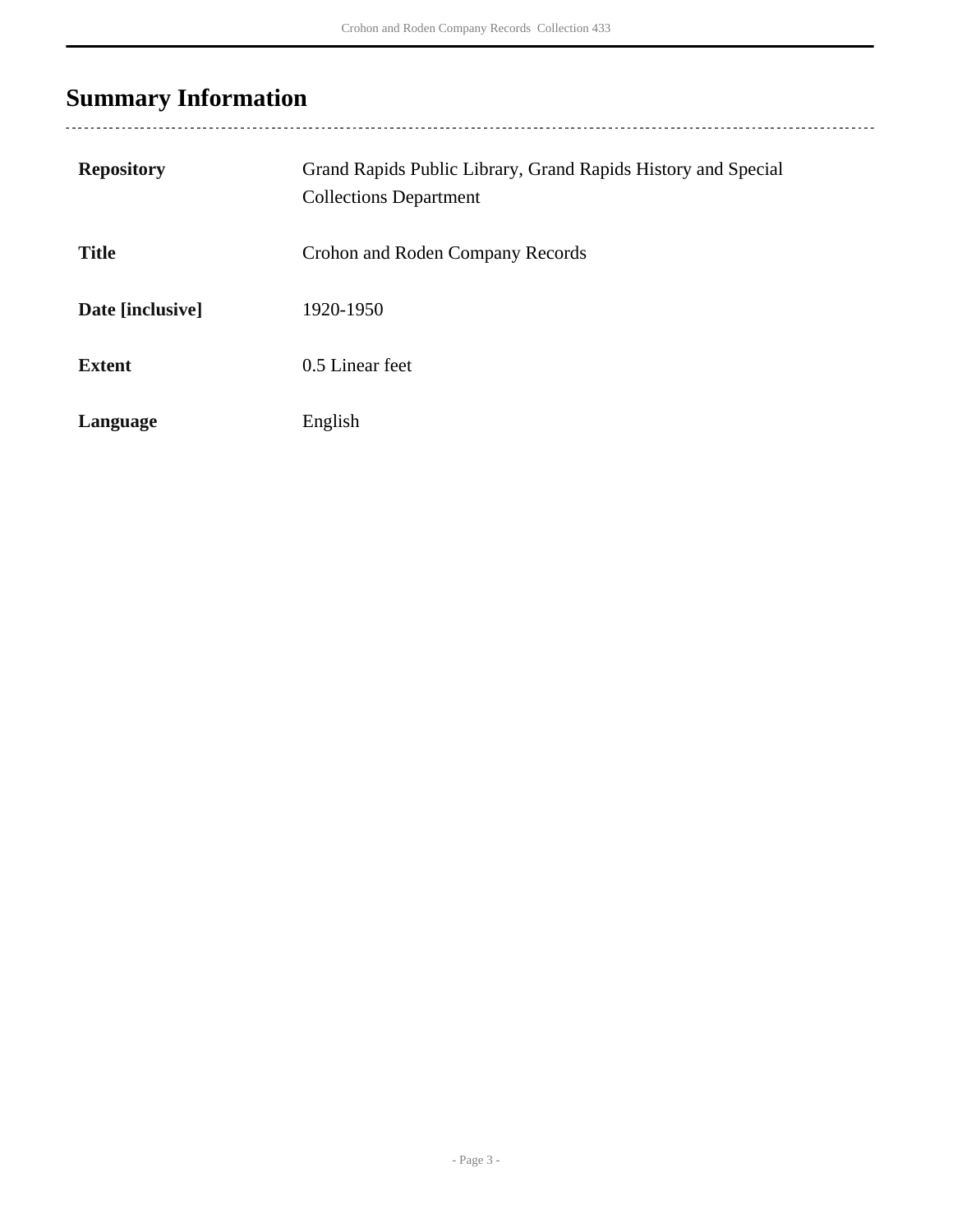### <span id="page-3-0"></span>**Biographical/Historical note**

The Crohon and Roden Company dealt mainly in leather goods. It was founded by Michael Roden and Blair Crohon. The firm was established in the early 20th century. The death of Mr. Crohon in 1920 prompted the reorganization of the company into the Roden Leather Company.

### <span id="page-3-1"></span>**Scope and Contents note**

The materials for the Crohon and Roden Company Records include materials that were given to the Grand Rapids Public Library in 1987. These items span the whole of the company's existence from the 1920's until it's closing in the 1980's. The bulk of the material includes correspondence either to or from the Crohon and Roden Company. This material is not arranged chronologically, but left as found by library staff.

## **Administrative Information**

#### **Publication Information**

Grand Rapids Public Library, Grand Rapids History and Special Collections Department

### <span id="page-3-2"></span>**Controlled Access Headings**

#### **Geographic Name(s)**

• Grand Rapids (Mich.) -- History -- 20th Century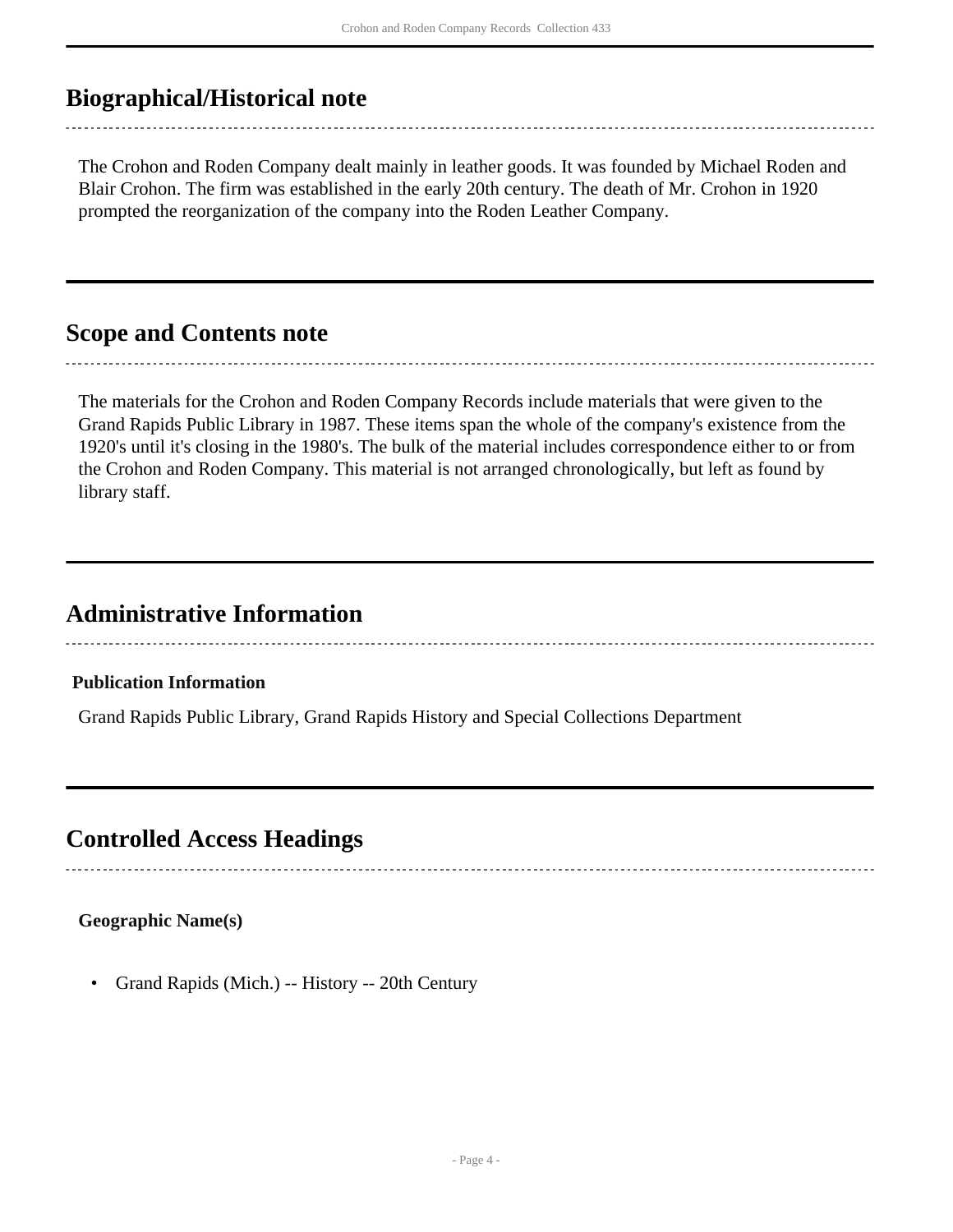### **Subject(s)**

- Business records -- Michigan -- Grand Rapids<br>• Manufacturing industries -- Michigan -- Grand
- Manufacturing industries -- Michigan -- Grand Rapids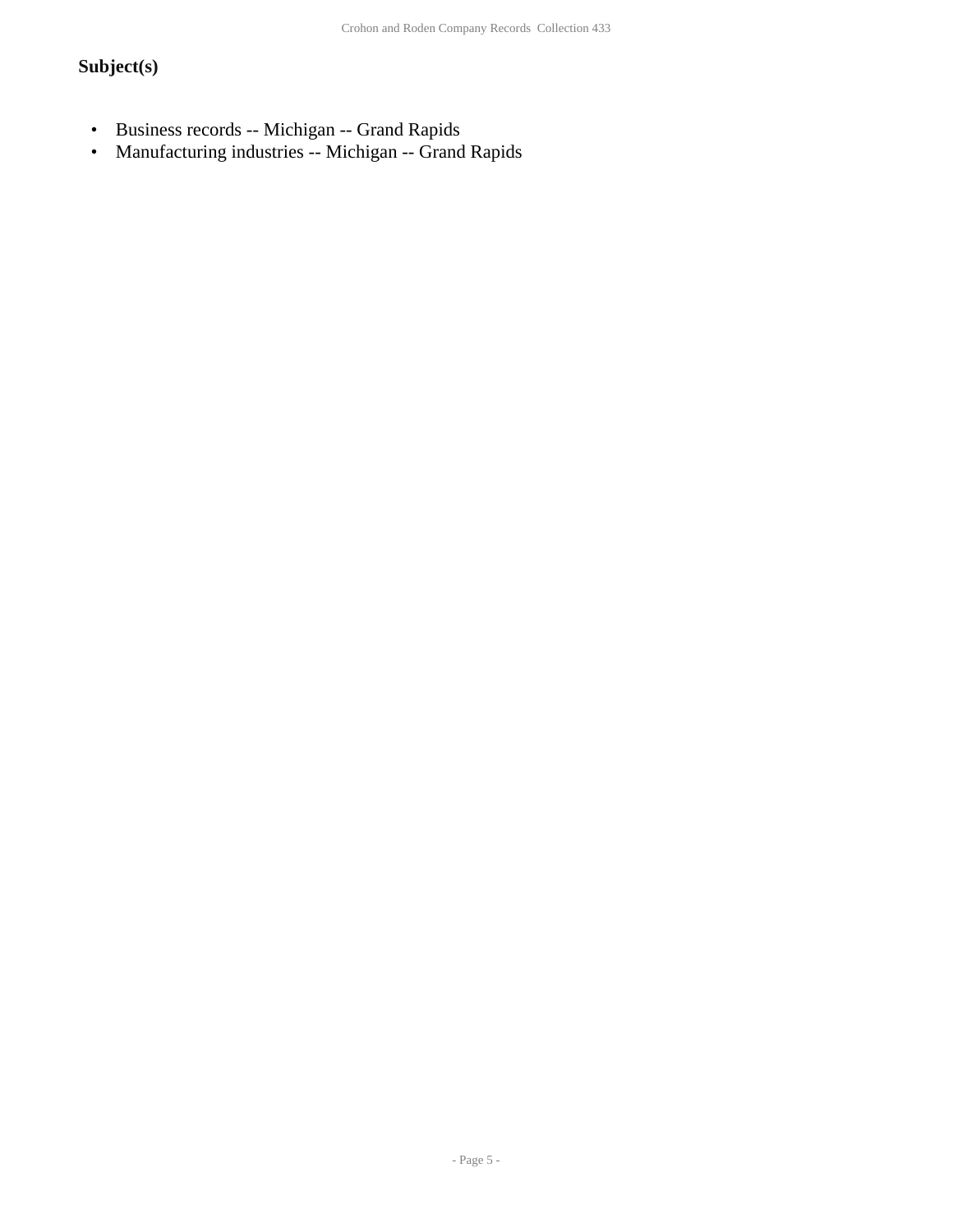## <span id="page-5-0"></span>**Collection Inventory**

|                                           | <b>Box</b>   | Folder         |
|-------------------------------------------|--------------|----------------|
| <b>Account Book</b>                       | $\mathbf 1$  | $\mathbf{1}$   |
| Grand Rapids Symphony Ephemera            | $\mathbf{1}$ | $\overline{2}$ |
| Correspondence                            | $\mathbf{1}$ | $\mathfrak{Z}$ |
| Correspondence                            | $\mathbf{1}$ | $\overline{4}$ |
| Correspondence                            | $\mathbf{1}$ | $\mathfrak{S}$ |
| Correspondence                            | $\mathbf{1}$ | $\sqrt{6}$     |
| <b>Stock Certificates</b>                 | $\mathbf{1}$ | $\overline{7}$ |
| Receipts                                  | $\mathbf{1}$ | 8              |
| Letterheads                               | $\mathbf{1}$ | 9              |
| Grand Rapids Description ca. 1945         | $\mathbf{1}$ | 10             |
| Grand Rapids Mirror Magazine, 1939        | $\mathbf{1}$ | $11\,$         |
| Crohon and Roden Biographical Information | $\mathbf{1}$ | 12             |